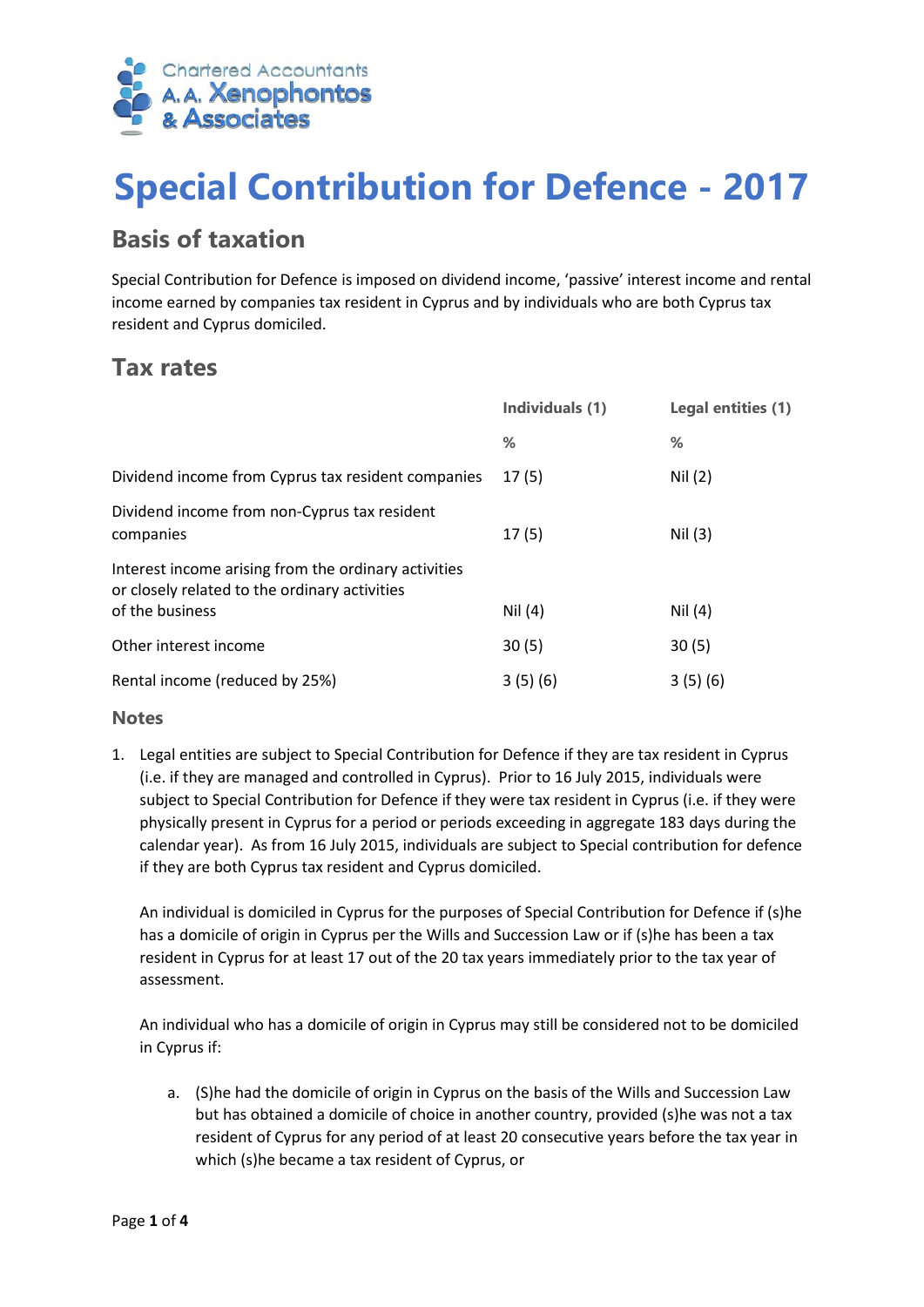

- b. (S)he has not been a tax resident of Cyprus for a period of at least 20 consecutive years immediately prior to the tax year 2015.
- 2. Dividends received by a Cyprus tax resident company from other Cyprus tax resident companies are exempt from all taxes unless they are indirectly declared after the expiry of 4 years from the end of the year in which the profits were generated, in which case they may be subject to Special contribution for defence at 17%.

Dividends which emanate directly or indirectly out of such dividends on which special contribution for defence was previously suffered are exempt.

3. As from 1 January 2016, this exemption only applies to dividends which are not deductible for tax purposes by the paying company. Dividends which are deductible for tax purposes by the paying company are subject to Corporation Tax.

The exemption does not apply if:

- a. more than 50% of the paying company's activities result directly or indirectly in investment income, and
- b. the foreign tax is significantly lower than the tax burden in Cyprus. The tax authorities have clarified through a circular that "significantly lower" means an effective tax rate of less than 6,25% on the profit distributed (i.e. less than 50% of the Cyprus tax rate of 12,5%).

When the exemption does not apply, the dividend income is subject to special Contribution for Defence at the rate of 17%.

- 4. Such interest income is subject to personal Income Tax/ Corporation Tax.
- 5. The Special Contribution for Defence rate on interest income of 30% is effective for interest received or credited on or after 29 April 2013.

Interest income earned by individuals from Cyprus government savings bonds and development bonds as well as all interest earned by a provident fund is subject to Special Contribution for Defence at the rate of 3% (instead of 30%).

In the case where the total income of an individual (including interest) does not exceed €12.000 in a tax year, then the rate on interest income is reduced to 3% (instead of 30%).

For Cyprus-sourced rental income where the tenant is a Cyprus company, partnership, the state or local authority, Special Contribution for Defence on rental income is withheld at source and is payable at the end of the month following the month in which it was withheld. In all other cases, the Special Contribution for Defence on rental income is payable by the landlord in 6 monthly intervals on 30 June and 31 December each year.

For Cyprus-sourced interest and dividends, Special Contribution for Defence due is withheld at source and is payable at the end of the month following the month in which they were paid.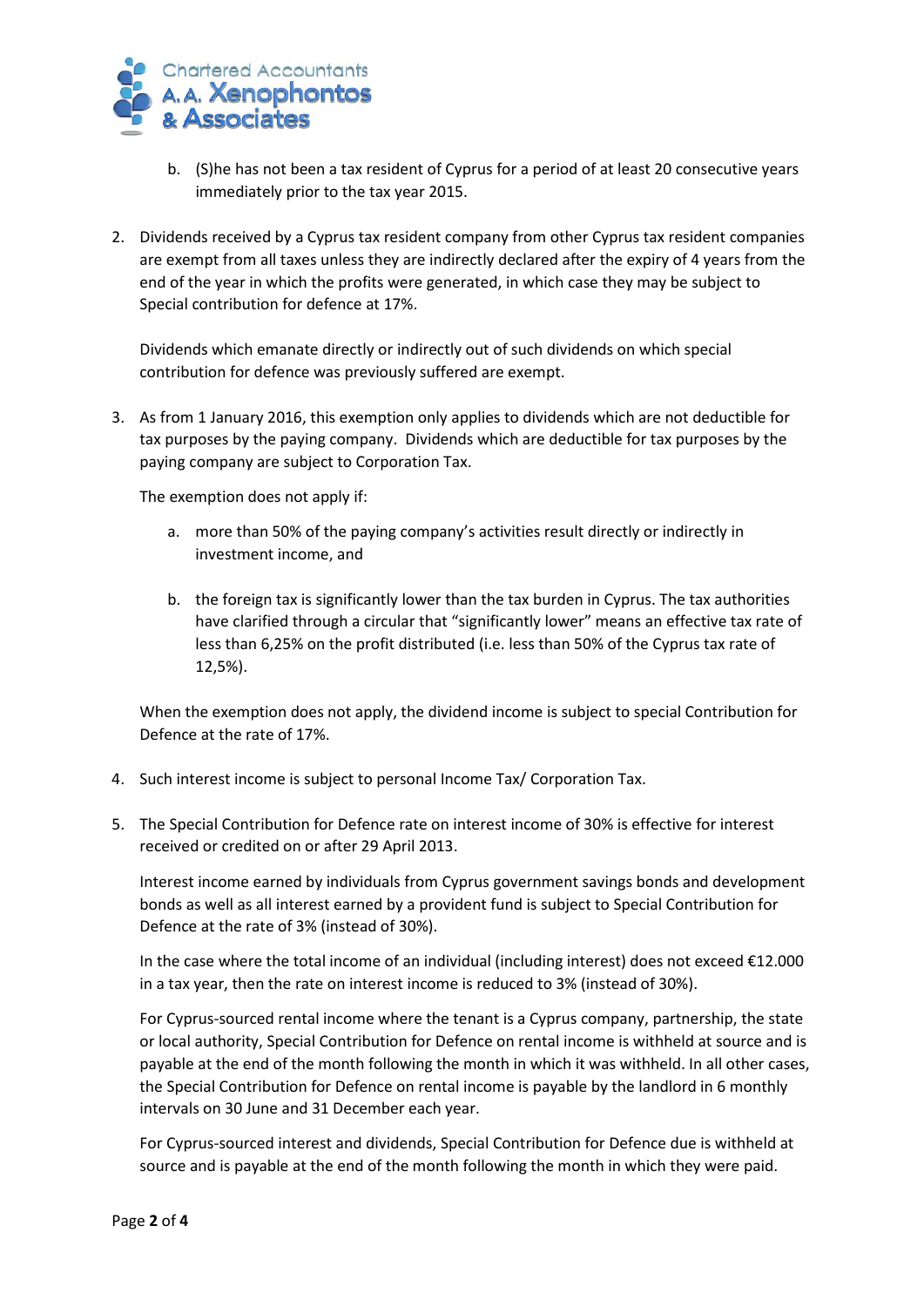

However, for foreign sourced dividends, interest and rental income, Special Contribution for Defence is payable in 6 month intervals on 30 June and 31 December each year.

6. Rental income is also subject to personal income tax/ corporation tax.

Foreign taxes paid can also be credited against the Special Contribution for Defence liability.

# **Deemed dividend distribution**

A Cyprus tax resident company is deemed to distribute as a dividend 70% of its accounting profits (as adjusted for Special Contribution for Defence purposes and net of Corporation Tax, Special Contribution for Defence on company incomes, Capital Gains Tax and unrelieved foreign taxes) two years from the end of the tax year in which the profits were generated.

Such a deemed dividend distribution is reduced with payments of actual dividends paid during the year the profits were generated and/ or the following two years.

On the remaining net amount (if any) of deemed dividend, 17% Special Contribution for Defence is imposed to the extent that the ultimate direct/ indirect shareholders of the company are individuals who are both Cyprus tax resident and Cyprus domiciled (see page 26). Prior to 16 July 2015, the imposition applied to the extent the ultimate direct/indirect shareholders of the company were Cyprus tax resident individuals. Instead of the rate of 17%, a rate of 3% is applicable on deemed dividend distribution of Collective Investment Schemes.

When an actual dividend is paid after the deemed dividend distribution date, then if Special Contribution for Defence is due on such a dividend, the tax is imposed only on the amount of the actual dividend paid which is over and above the dividend that was previously deemed to have been distributed and previously suffered Special Contribution for Defence.

# **Disposal of assets to shareholder at less than market value**

When a company disposes of an asset to an individual shareholder or a relative of his up to second degree or his/ her spouse for a consideration less than its market value, the difference between the consideration and the market value will be deemed to have been distributed as a dividend to the shareholder. This provision, does not apply for assets originally gifted to the company by an individual shareholder or a relative of his/ hers up to second degree or his/ her spouse.

# **Company dissolution**

The cumulative profits of the last five years prior to the company's dissolution, which have not been distributed or deemed to have been distributed, will be considered as distributed on dissolution and will be subject to Special contribution for defence at the rate of 17% (3% for Collective Investment Schemes).

This provision does not apply in the case of dissolution under a Reorganisation.